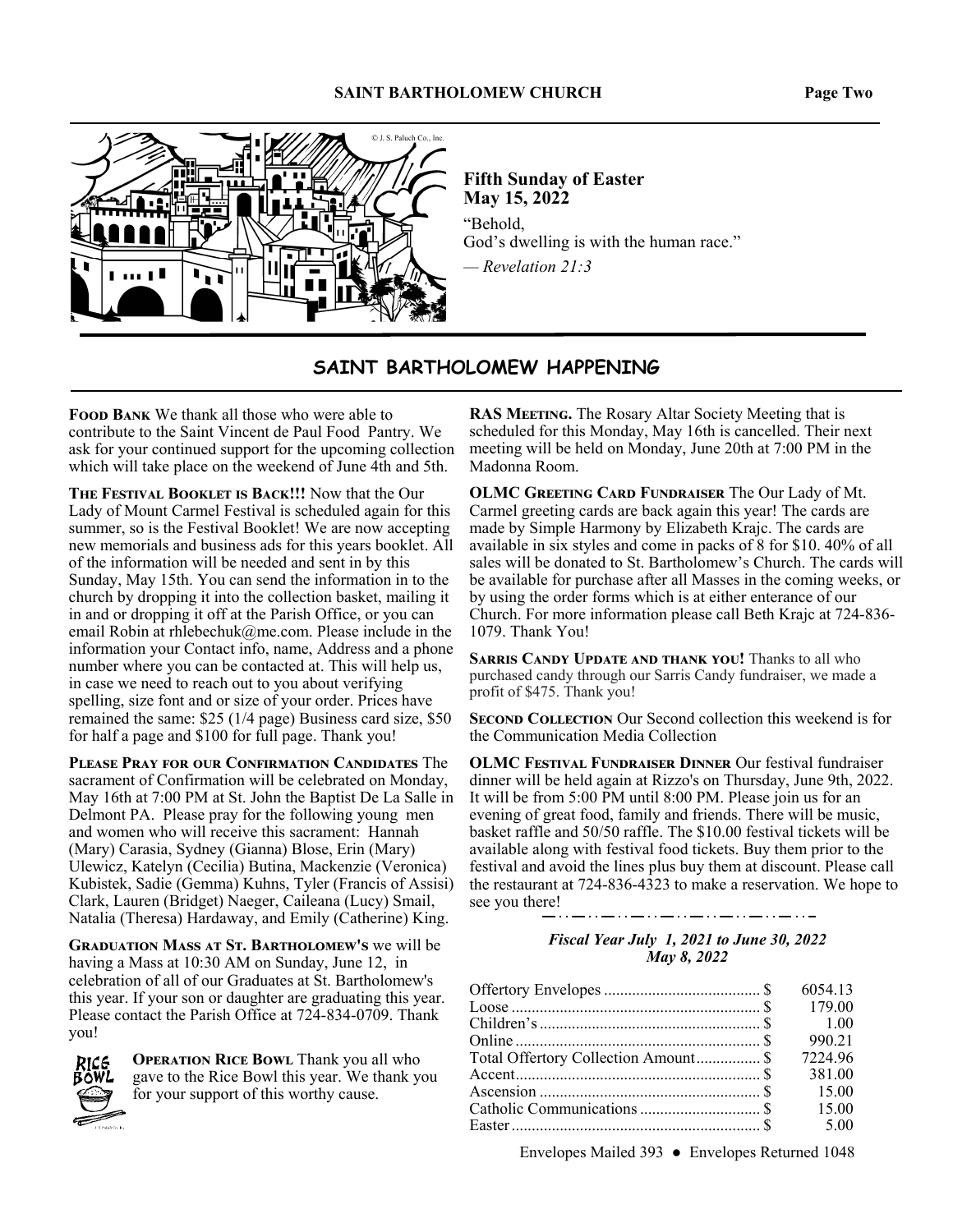#### **SAINT BARTHOLOMEW HAPPENING**

# \$6,500 CASH GIVE-A-WAY

**Benefits The Crabtree Fireworks** 

WINNING NUMBERS TAKEN FROM THE 7:00 P.M. PICK-3 PA DAILY EVENING LOTTERY ON:

**SATURDAY JULY 30, 2022** 

Not responsible for typographical errors. Bonus number does not qualify. Void after 30 days. All unsold tickets become property of Mt. Carmel Festival, Crabtree, PA. \$100.00 to seller of the winning ticket. Must sell minimum of 25 tickets to qualify - Stubs must be returned by 07/24/22. Winnings awarded in compliance with IRS Notice 1340.

Tickets compliments of: Clement L. Pantalone Funeral Home

**DONATION: \$10.00 THANK YOU!** 

**PLEASE KEEP IN YOUR PRAYERS THOSE ON SAINT BART'S SICK** LIST: Mary Aleandri, Joanne Adams, Linda Blum, Vickie Butchko, Mary Butina, James Bushey, Mary Beth Cox, David DeMatto, Alanno Derito, Carolyn Falo, Anna Marie Lomack, Vera Miller, Chuck and Linda Pinazza, Garry Allen Pitchetti, Andy Philips, Mike Philips, Debbie Roskovensky, Don and Pat Tasser, Judy Weissbock,

FOOD PANTRY COLLECTION We ask for your continued support for the upcoming collection which will take place on Saturday/Sunday June 4th and 5th. Please, bring your items to the Madonna Room in Marian Hall. Items that are in need include peanut butter and jelly, canned fruits and vegetables, pasta items, soap products, diapers. cereal, canned soups, stews, tuna, boxed meals and paper products. The food pantry also welcomes monetary donations. If you are going to write a check, please make payable to: "*St. Vincent de Paul".* 

| <b>DLA Goal:</b>                      | \$30,760.00 |
|---------------------------------------|-------------|
| DLA Amount as of 5/3/2022 \$33,545.00 |             |

**SANCTUARY CANDLE...burning in memory of The** Living and Deceased of Our Parish.

**OUR LADY OF MOUNT CARMEL CANDLE ....burning in the** memory of Cathy Carroll by Stella Sackett.

**SACRED HEART CANDLE....burning in memory of The** Living and Deceased of Our Parish.

# **Festival Ticket**

St. Bartholomew Festival ticket is SOLD OUT!!! A new ticket will be coming soon. You can call the Parish Office at 724-834-0709 for more information!

Sunday, May 15 – May 21 , 2022

Sun……Mass, 8:00 AM and 10:30 AM Church Bingo, 6:00 PM, Marian Hall Mon…. Confirmation, 7:00 PM, St. Johns, Delmont Sat……. Mass, 5:00 PM, Church

Liturgical Roles

| Mass Date     | Altar                                      | Ministers of              |                    |  |
|---------------|--------------------------------------------|---------------------------|--------------------|--|
| & Time        | Servers                                    | Holy Communion Lector     |                    |  |
|               | CHECK YOUR SCHEDULES ON ST. BART'S WEBSITE |                           |                    |  |
|               | www.stbartholomewcrabtree.org              |                           |                    |  |
| <u>Sunday</u> |                                            |                           |                    |  |
| 5/21/22       | L. Gallagher                               | E. Kocian                 | L. Wotus           |  |
| 5:00 PM       | S. Blose                                   |                           |                    |  |
|               |                                            |                           |                    |  |
|               | 5/22/22 N. Hardaway                        | <b>B.</b> Rock            | A. Heinnickle      |  |
| 8:00 AM       | N. Hardaway                                |                           |                    |  |
|               |                                            |                           |                    |  |
| 5/22/22       | <b>B. Mayercheck</b>                       | R. Holtzer                | <b>T. Rusbosin</b> |  |
| 10:30 AM      | <b>J.</b> Sandorf                          |                           |                    |  |
|               |                                            |                           |                    |  |
|               | <b>The Ascension of The Lord</b>           |                           |                    |  |
| 5/26/22       | Morning                                    | A. Giunta                 | Morning            |  |
| 8:00 AM       | <b>Altar Server</b>                        |                           | Lector             |  |
|               |                                            |                           |                    |  |
| 5/26/22       | X                                          | P. Tenerowicz K. Dominick |                    |  |
| 12:00 PM      |                                            |                           |                    |  |
|               |                                            |                           |                    |  |
| 5/26/22       | <b>J/A Stofko</b>                          | A. Falbo                  | C. Franzi          |  |
| 7:00 PM       | S. Stofko                                  |                           |                    |  |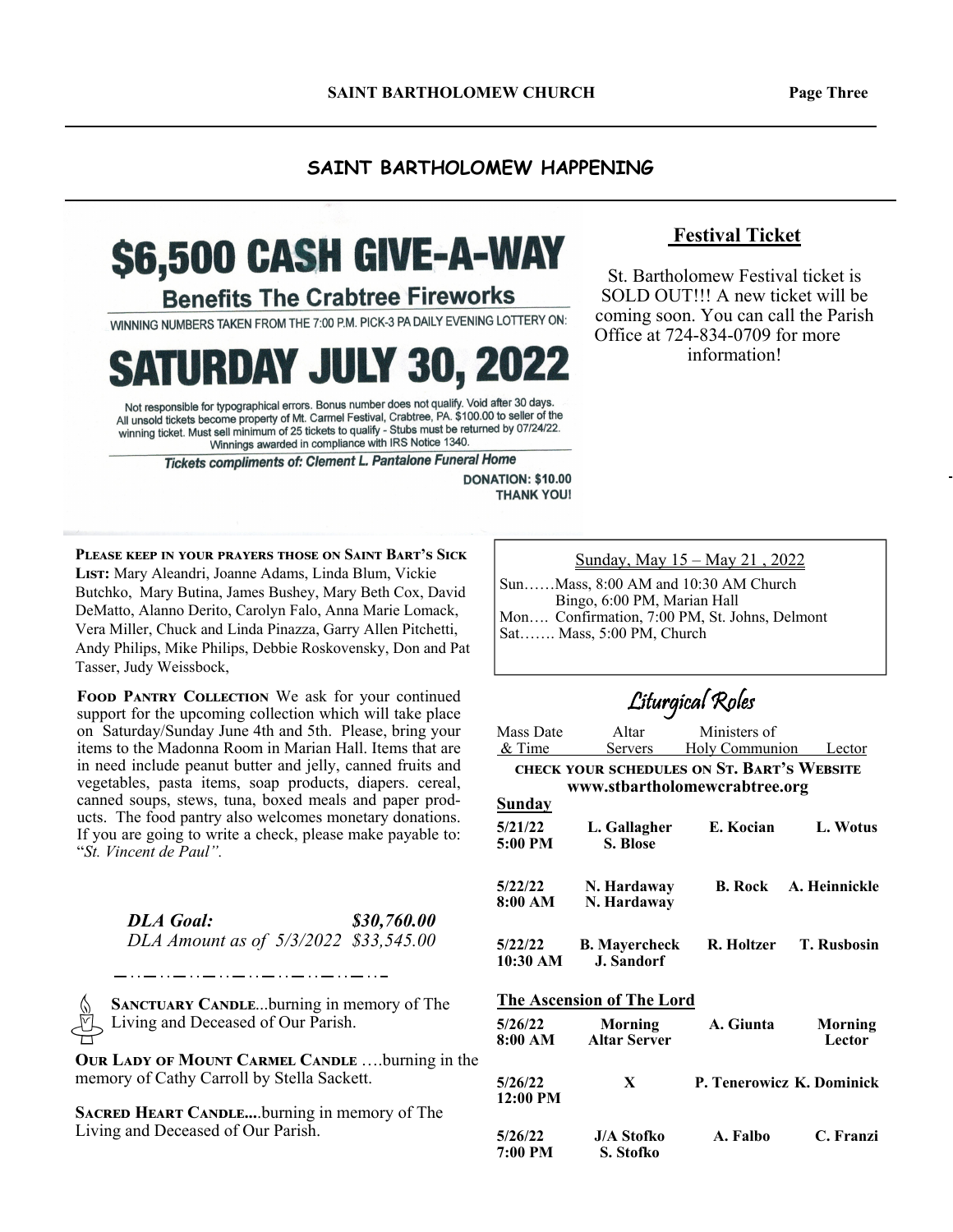# **MAY HAPPENING**

THE 18TH ANNUAL BLESSING OF THE BIKES will be held after the 10:30 AM Mass on Sunday, May 22nd at Holy Family Catholic Church in the CDT Parking Lot 323 Chestnut St. Latrobe, Pa. 15650. For more information contact the parish office at

(724) 539-9751 or hfpadmin@dioceseofgreensburg.org

**RUMMAGE SALE MAY 14-15 AT OUR LADY, QUEEN OF PEACE** PARISH, EAST VANDERGRIFT A rummage sale is planed Saturday, May 14, from 9:00 AM - 1:00 PM., and Sunday, May 15, from noon - 1:00 PM at Our Lady, Queen of Peace Parish, East Vandergrift.

**SAINT JOAN OF ARC CHURCH IN FARMINGTON, located** on route 40 across from Fort Necessity National Battlefield, is sponsoring a soup sale on Saturday, May 21, 2022 from noon until 6:00 PM. A quart of soup and bread is available for \$10, carry-out only. Soup choices are tortellini, chicken noodle, and vegetable - all home made. You may order ahead by calling 724-329-4522. Please leave your name, phone number, and order. Soup may also be purchased the day of the sale.

CARD PARTY MAY 19 AT IMMACULATE CONCEPTION PAR-ISH, IRWIN They will hold a card party with basket raffles on Thursday, May 19, in Our Lady's Plaza. Doors will open at 6:00 PM and a light dinner will be served. Guests can bring their own cards or games. Tickets are \$12 and can be purchased at the parish office or by calling 724-863-9550.

**RING PITTSBURGH CONCERT 2022 Ring Pittsburgh communi**ty Hand bell ensemble was established in the summer of 2016, by founding director Jim Rossetti, with the goal of bringing a wider world of handbell, music to western PA. Even in these challenging, uncertain times, Ring Pittsburgh continues to provide live music entertainment. Come and enjoy a free concert featuring a wide variety of music styles at St. Vincent Archabbey Basilica at 7:00 PM on Sunday, May 22.

#### **NOVENA TO ST. ANTHONY PRAYED TUESDAYS AT ASCEN-**SION PARISH, JEANNETTE, AND ST. RITA PARISH, CON-**NELLSVILLE**

The Thirteen Tuesdays in Honor of St. Anthony of Padua will be prayed at Ascension Parish, Jeannette, on Tuesdays at 7:00 PM through June 7. In addition to praying the novena, exposition of the Blessed Sacrament and benediction will take place.

The novena to St. Anthony of Padua will be prayed on Tuesdays at 6:30 PM at St. Rita Parish, Connellsville, and will include the rosary and exposition of the Blessed Sacrament with benediction. This liturgy will continue each Tuesday for nine consecutive weeks, concluding with a Mass and the closing of the novena on the feast day of St. Anthony, Monday, June 13, at 6:30 PM.

# **OTHER HAPPENING**

HELP FOR UKRAINE Bishop Larry J. Kulick asks the faithful of the Diocese of Greensburg to assist Ukraine and its people by praying for them as this tragic conflict unfolds. The United States Conference of Catholic Bishops has released a list of reputable Catholic agencies collecting donations to aid people as they flee to escape Russian bombing and shelling. Visit DioceseOfGreensburg.org/HelpForUkraine to learn more about Catholic Relief Services, Ukrainian Catholic Archeparchy, Catholic Near East Welfare Association, Aid to Church in Need, Knights of Columbus Ukraine Solidarity Fund, Jesuit Refugee Service and International Catholic Migration Commission, among others.

**VIRTUAL CERTIFICATE IN PASTORAL MINISTRY PROGRAM PLANNED FOR SUMMER** The Certificate in Pastoral Ministry program will be offered again in summer 2022 and is now going virtual! If you think you are called to be a catechist, teacher, youth minister, evangelist, pastoral associate or permanent deacon, or some other similar area of ministry, this two-year program will give you the tools you need. The program is offered in conjunction with Seton Hill University and financial aid is available. Find out more at

www.DioceseofGreensburg.org/pastoralministry.

**DIOCESE OF GREENSBURG CATHOLIC SCHOOLS SEEK SUBSTI-**TUTE TEACHERS The Catholic schools of the Diocese of Greensburg are accepting applications for substitute teachers. Send current resume to the Office of Catholic Schools at CatholicSchools@DioceseofGreensburg.org. For more information, call 724-552-2594.

### **MAKING ALL THINGS NEW**

 Although we are five full weeks into the celebration of Easter, today's readings focus on newness. Our Easter food leftovers may be long gone, but the readings insist on every moment's freshness in the risen Jesus. The Acts of the Apostles depicts Paul and Barnabas reflecting on all the innovative work that God has done with them. They have traveled hundreds of miles, introducing faith in Jesus Christ to all who listen, even Gentiles. For the dutiful Jewish scholar Paul, preaching to Gentiles is a completely unique development. Jesus calls Paul, and us, not to be afraid of new challenges: as John the Evangelist reports in Revelation, Jesus promises to "make all things new." In the Gospel reading, Jesus even gives us a new commandment. The Hebrew Scriptures overflow with commandments, but Jesus knows we need one more, perfect mission: "love one another."